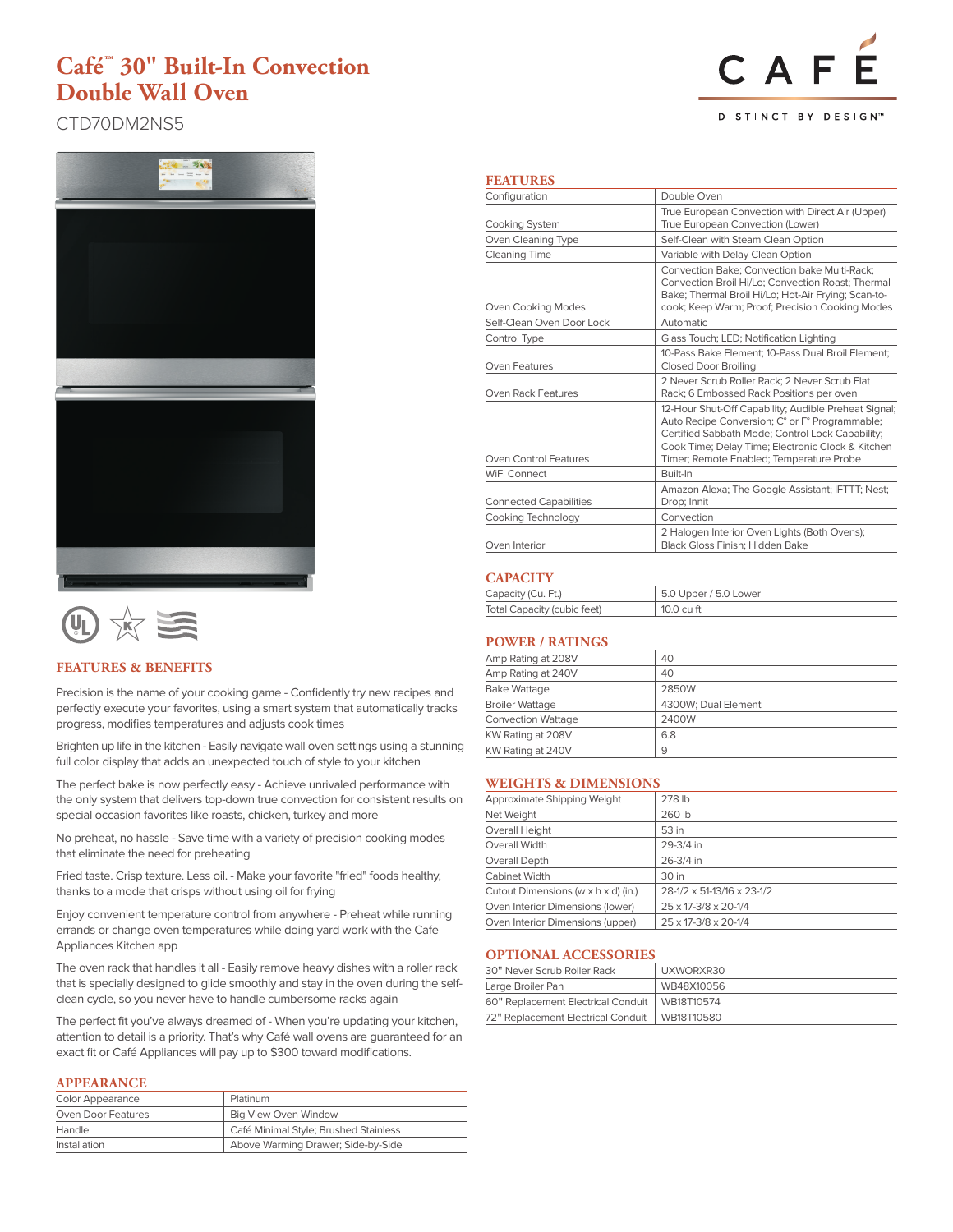CTD70DM2NS5

### **WARRANTY**

| Parts warranty | Limited 1-year entire appliance       |
|----------------|---------------------------------------|
| Labor warranty | Limited 1-year entire appliance       |
| Warranty notes | See written warranty for full details |

#### **DIMENSIONS AND INSTALLATION INFORMATION**

Wall coverings, countertops and cabinets surrounding the wall oven must be able to withstand a temperature of up to 200°F (94°C).

If the cabinet in which the wall oven is installed does not have a solid bottom, two braces or runners must be installed to support the weight of the oven. The runners and braces must support up to 400 lbs (181 kg).

Door handle protrudes 3" from door face. Cabinets and drawers on adjacent 45° and 90° walls should be placed to avoid interference with the handle.

**ATTENTION INSTALLER:** Electric wall ovens are NOT approved for installation with a plug and receptacle. They must be hard wired into an approved junction box.

**IMPORTANT:** Before installing, consult installation instructions packed with product for current dimensional data.



| Cutout width<br>28-1/2" MIN.<br>28-5/8" MAX. |                                                                                                        |
|----------------------------------------------|--------------------------------------------------------------------------------------------------------|
|                                              |                                                                                                        |
| c                                            | Cutout height<br>50-1/4" MIN.<br>without pedestal<br>51-13/16" MIN.<br>51-15/16" MAX.<br>with pedestal |
|                                              |                                                                                                        |
| 30                                           | Recommended<br>minimum<br>cutout location<br>from the floor<br>12"                                     |

| Cabinet                                          | 30"         |
|--------------------------------------------------|-------------|
| A - Overlap of oven at top of cutout             | 1"          |
| B - Overlap of oven other side of edge of cutout | 3/4"        |
| C - Overlap of oven at bottom of cutout          | $1 - 1/4"$  |
| Oven                                             |             |
| D - Install depth                                | $23 - 1/2"$ |
| E - Overall height with trim                     | 53"         |
| F - Overall width                                |             |

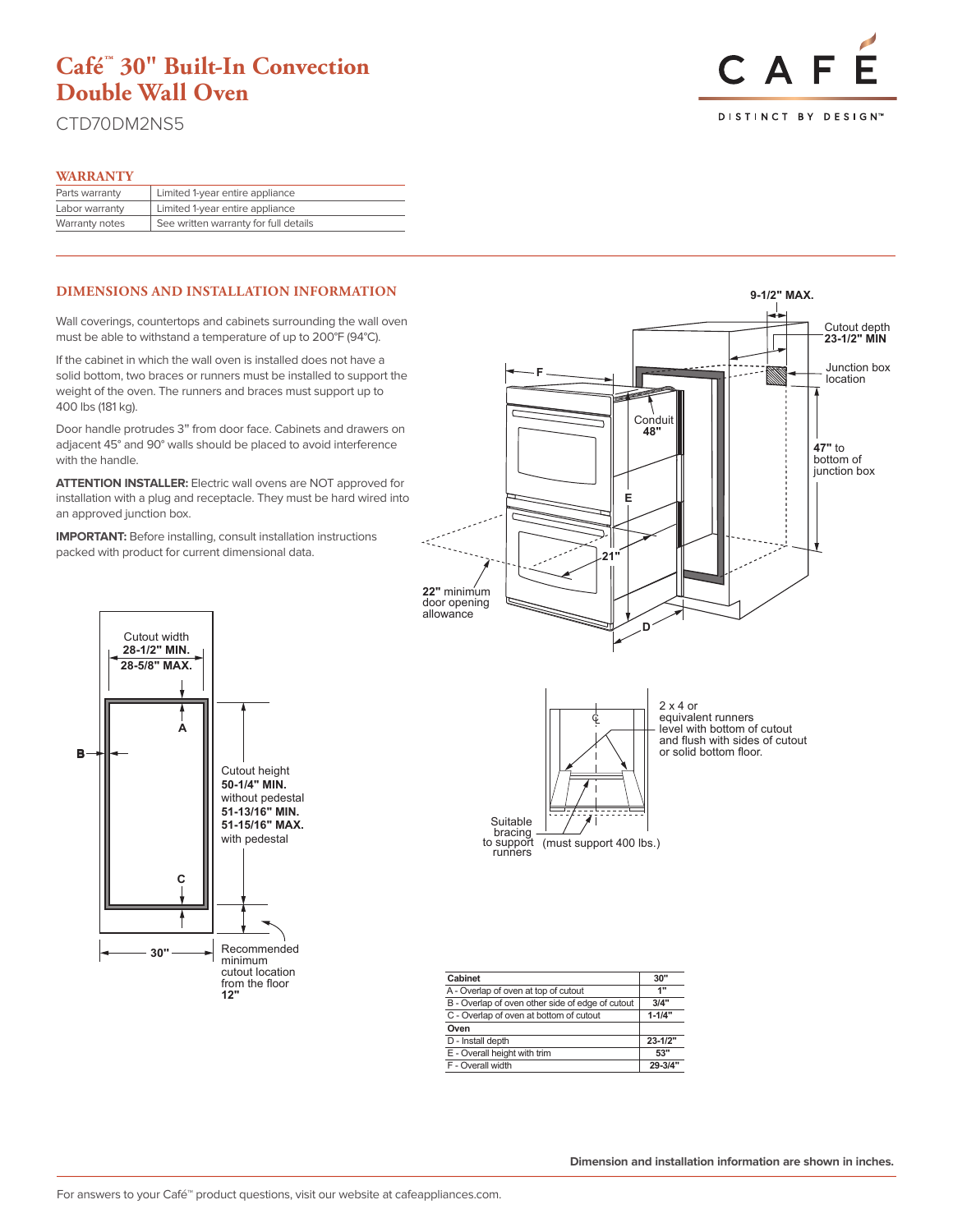CTD70DM2NS5



## **DIMENSIONS AND INSTALLATION INFORMATION**

30" Double electric wall ovens are approved for installation above 27" and 30" warming drawers.

**WHEN TO USE THE PEDESTAL RAILS:** When replacing an older GE Appliances 30" double wall oven with a new GE Appliances model. Cutout Height =51-13/16" to 51-15/16". This is our traditional cutout height.

**WHEN NOT TO USE THE PEDESTAL RAILS:** When replacing a 30" double wall oven from another manufacturer (ie; Whirlpool) with a new GE Appliances model. Cutout height = 50-1/4". You will need to verify that the existing cutout matches the 50-1/4" dimension.

If the new GE Appliances 30" double wall oven is being installed into new construction (ie; not a replacement), then the recommended installation is to use the pedestal rails.

**ATTENTION INSTALLER:** Electric wall ovens are NOT approved for installation with a plug and receptacle. They must be hard wired into an approved junction box.

**IMPORTANT:** Before installing, consult installation instructions packed with ALL products for current dimensional and combination data.